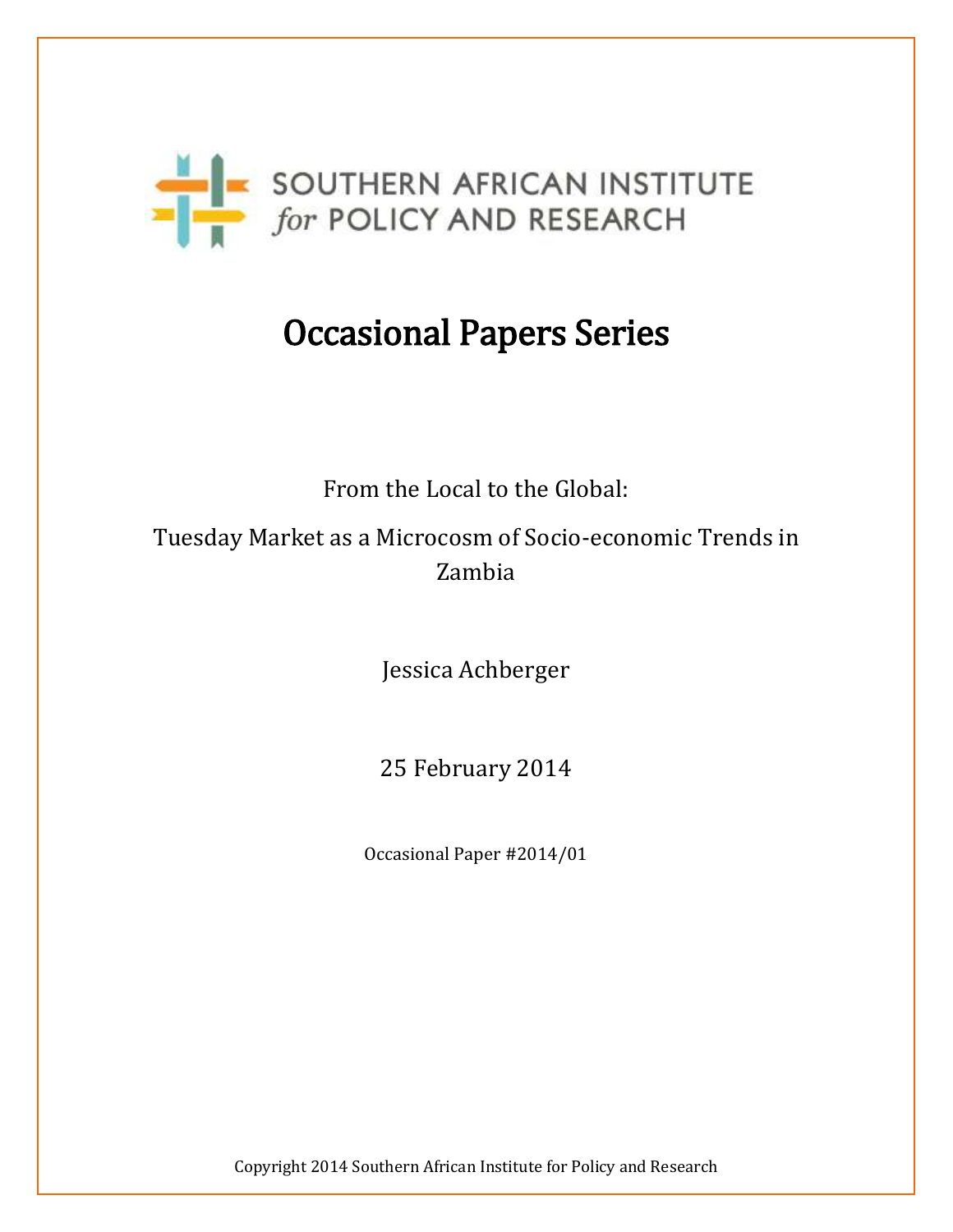### **Abstract**

In 1970, the Hindu women of Kamwala, the Indian neighborhood of Lusaka, Zambia, began a market in the hall of the local temple. Each Tuesday, women gathered to shop for various foodstuffs. Imported products were hard to come by in 1970, so the most popular product sold was coriander – a way to create dishes that seemed familiar. Over 40 years later, the Hindu women still come to Tuesday Market to go shopping. The market has changed significantly over the years – growing in size, changing locations, and increasing the range of available products. Different races and socio-economic classes of people living in Zambia visit the market for quality products at good prices in a bustling, but moderately calm, market atmosphere. In the past several years, however, the market's face has changed significantly, reflecting broader socio-economic changes within Zambia. Increasingly, Chinese customers frequent the market, often early in the morning, to purchase Chinese foodstuffs, such as tofu and bok choi, from Chinese vendors.

This paper explores the changing face of Tuesday Market, in particular asking how these changes are perceived by vendors and consumers who have a long-standing relationship with the marketplace. The Chinese presence in the market represents not only an illustrative example of an appropriation of space, but also questions of competition in the Zambian economy, changing consumption patterns, and market value chains. Focusing on in-situ ethnographic interviews conducted over the past 9-months, this study acts as a way of describing broader socio-economic changes in Zambia.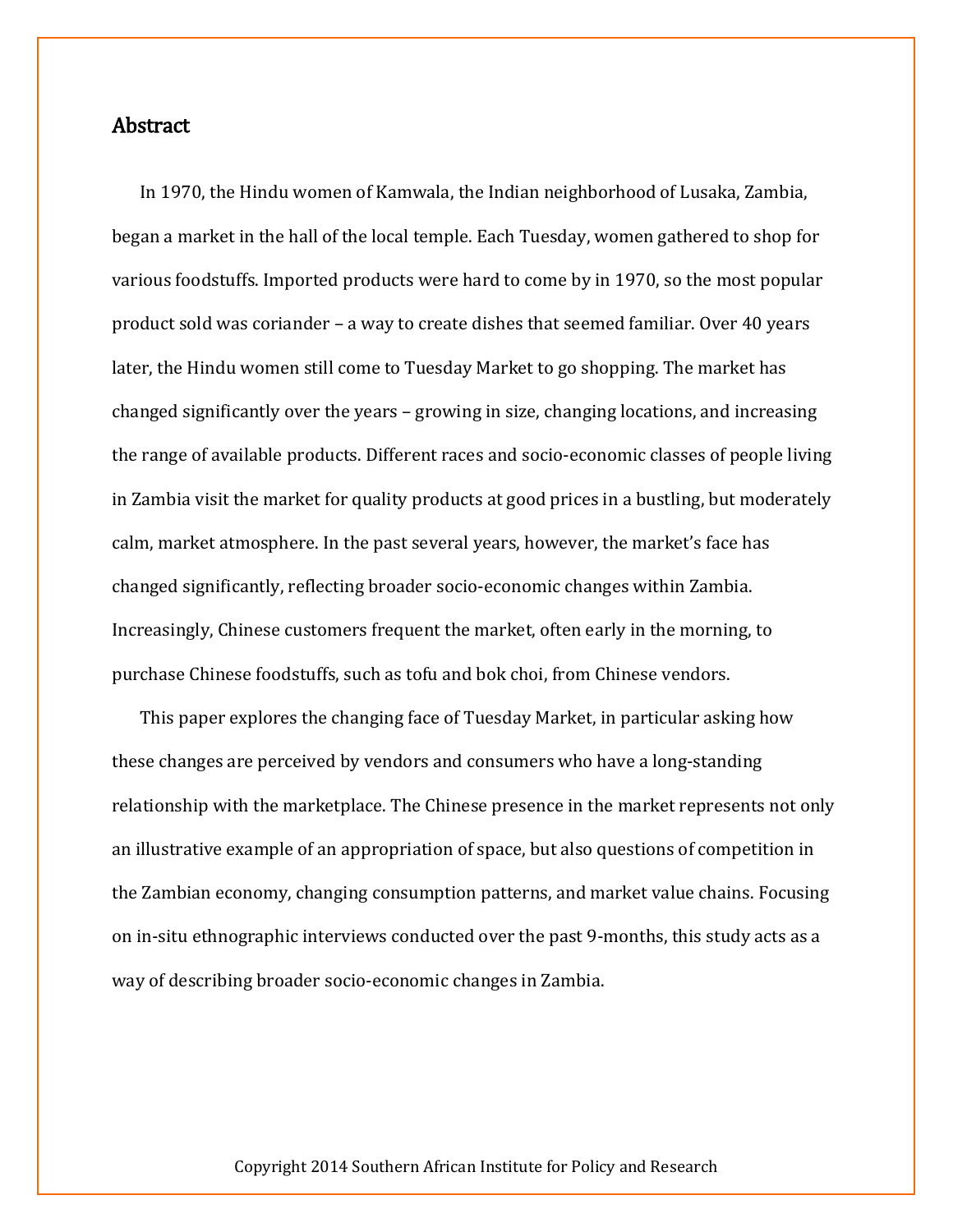# **Introduction**

As the sky becomes a deep purple and the sun just begins to peek over the horizon, I drive down the almost empty streets surrounding the government offices in Ridgeway. Pulling through a gate and into a car park, as the sky becomes lighter and lighter, it becomes clear I am far from the first person awake. The market is already full of life, with farmers unloading trucks of fruit and vegetables and vendors beginning to settle into their stalls. At just shy of five-thirty in the morning, I am still guzzling coffee from my mug and trying to shake off sleep. But the vendors who have arrived before me began their journeys even earlier, sometimes as early as two in the morning, and they will be here all day, until after the market officially closes at eight in the evening. Market day has come again.

This paper looks at the preliminary findings of a long-term study of a popular market in Zambia's capital city of Lusaka. "Tuesday Market" takes place weekly at St. Peter's Anglican Church, around the corner from the University Teaching Hospital, in an open air pavilion. However, Tuesday Market is not just a great place to stock up on fruit, vegetables, spices, and garden plants; it is also reflective of larger socio-economic changes that are taking place within Zambia.

The stories of the farmers, vendors, and consumers highlight a myriad of social and economic issues on both a macro and micro level. For this paper, I have chosen to highlight three specific trends reflected in the microcosm of the marketplace. Specifically, I present initial findings on the long-standing role of Indian consumers (both Hindu and Muslim, and particularly women) and how vendors have worked to cater to this specific demographic. I then compare Indian consumers with the growing presence of Chinese consumers in the Market – as both the "old" Asians and the "new" Asians utilise this space differently. Each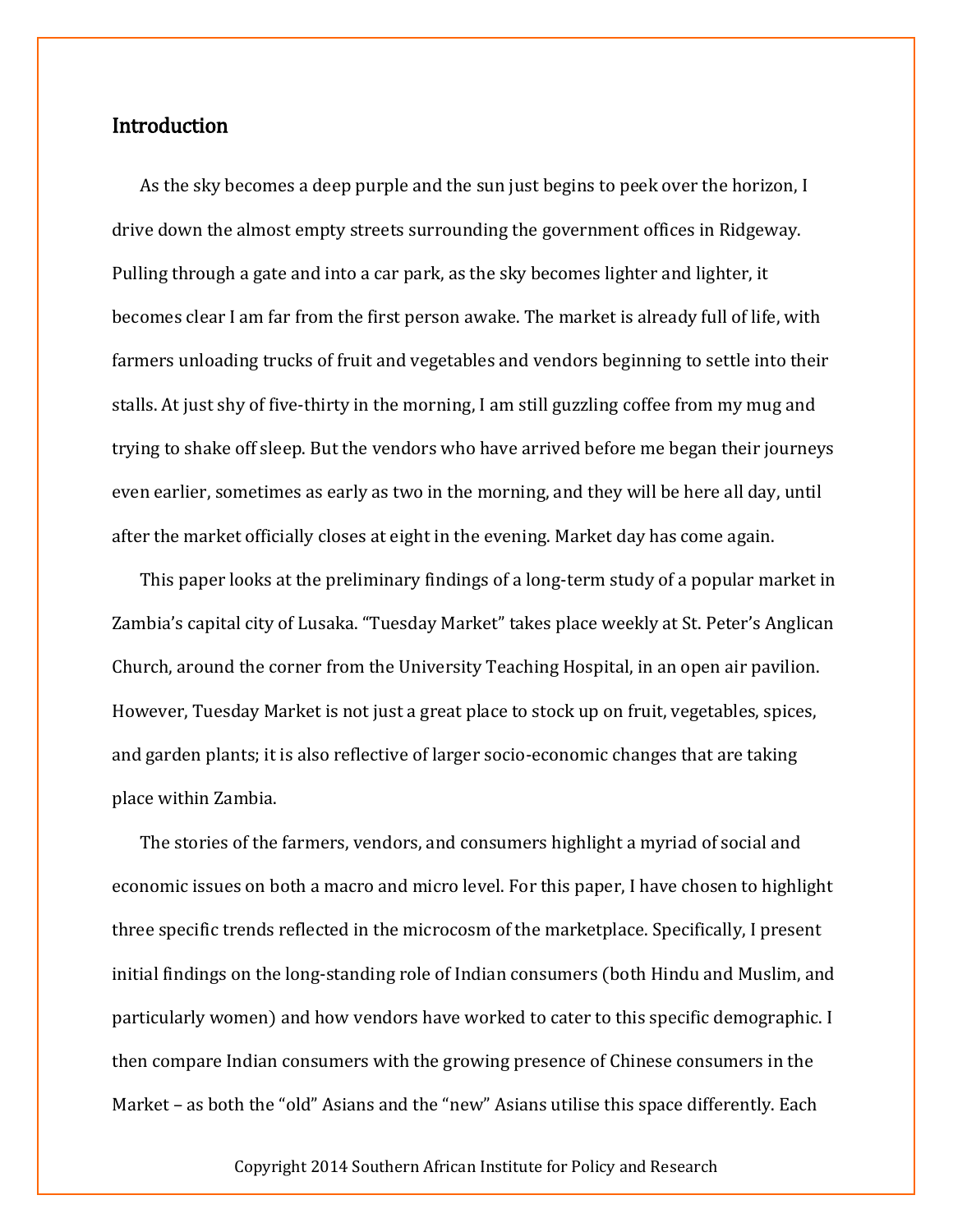stall owner also tells a story of entrepreneurship in Zambia and the socio-economic conditions that make such an enterprise possible, although at differing levels. Within this, the source of the goods, particularly those catering to the Asian consumers, exhibits an increasingly globalised marketplace in Zambia.

The paper is organised as follows. I first provide background on the Market, followed by my research methodology. I then present my findings, as described above. I conclude by explaining how these trends are reflective of socio-economic conditions in Zambia as a whole, as well as pointing to future areas of research.

# Research Methodology

I was first introduced to the market as a consumer three years ago, when I moved permanently to Lusaka. Through shopping in the market on a weekly basis, I developed relationships with stall owners and a particular affinity for patronizing certain individuals for certain items (everyone has their favourite fruit lady). However, it was not until recently that I began to more critically observe how the market more broadly reflects Zambian socio-economic trends, and I began to ask questions. This concept of the everyday life has long been popular in anthropological fieldwork. As Jenkins (1994) describes, "an exploration of the idea of 'acquiring habits for action' through fieldwork, or apprenticeship, and its congruence with the practices of everyday life…has implications that impinge upon discussions of ethnographic method, ethnographic writing and the status of anthropological knowledge". However, for this study, I began rather with the participation, before moving onto the observation, in a form of the "observation of participation" expounded upon by Tedlock (1991). Therefore, I came at this project organically,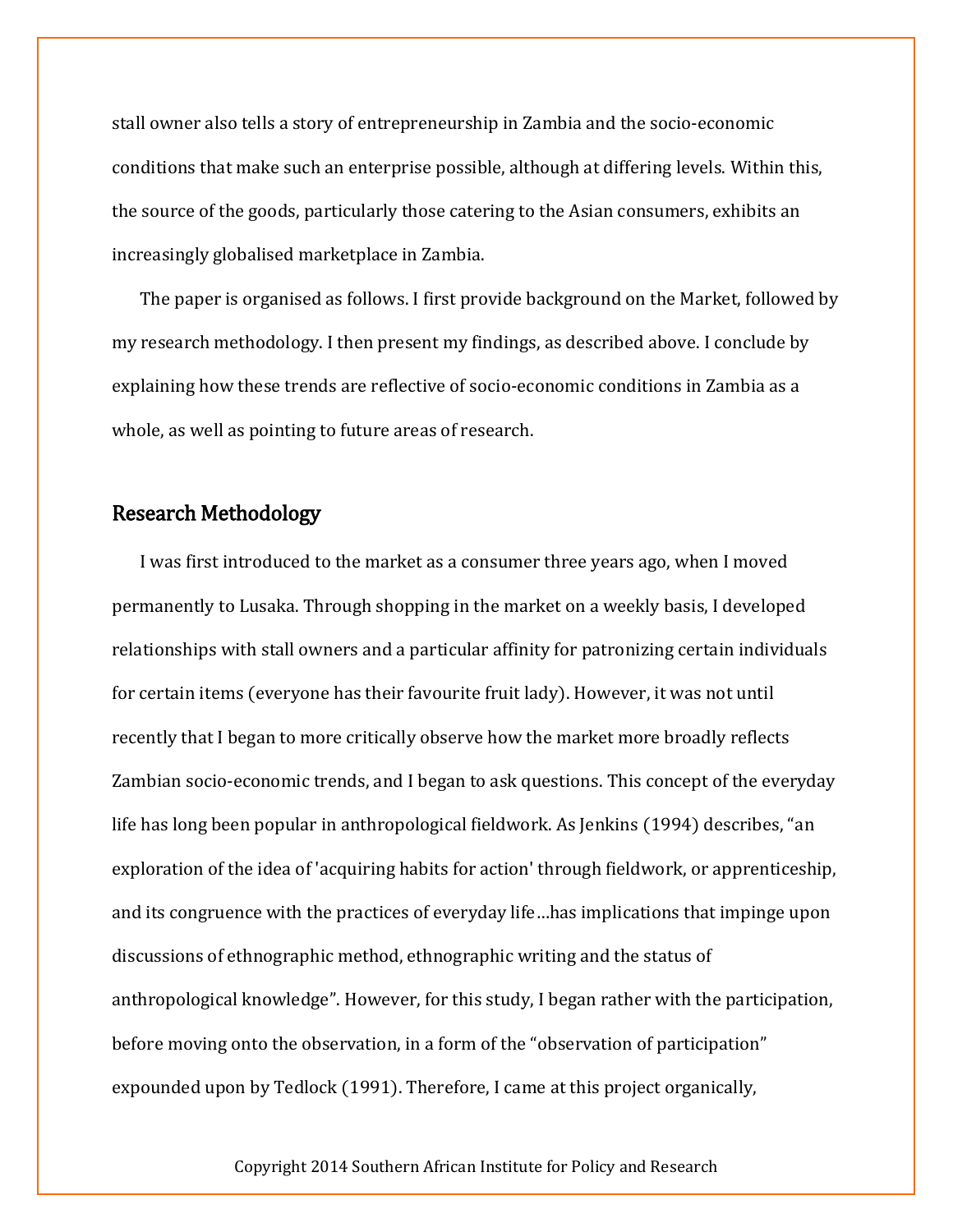developing my research questions from my experience, rather than seeking out experiences to answer my questions. However, despite having already built up relationships with my major informants, I have only slowly begun to seek answers to my questions.

Studies of markets in Zambia remain limited, but they are expanding, particularly as concerns the Chinese presence in Zambia (Chatelard and Chu, Personal Communication). Work has been previously done on other sectors, including salaula, or secondhand clothing, by Karen Hansen (2000), as well as older studies of Matero Market, conducted by Oberschall (1972), who continued the work conducted by Nyirenda (1957) and Miracle (1972). Aside from the Matero study, longitudinal studies of this nature have been limited as concerns markets in Zambia. The validity of such work in Zambia has been made more than apparent, however, particularly in the work of Elizabeth Colson and subsequent generations of Tonga researchers (e.g. 1995, 2007a, 2007b).

My intention is for this project to be longitudinal in nature, moving with the market, continuing to develop relationships, and noting changes over time. Thus far, I have focused on ethnographic data, as well as historical qualitative data in gaining a greater background on the market and its diverse community (e.g. Swetnam, 1978; Holloway & Kneafsy, 2002). Quantitative data at this point is limited to approximate figures of sales and amounts sold, described by vendors in informal in situ interviews conducted at the market.

### **Background**

The Market is, as markets usually are, a prime example of organised chaos. However, unlike the large and difficult market of Soweto or the unregulated market in Northmead,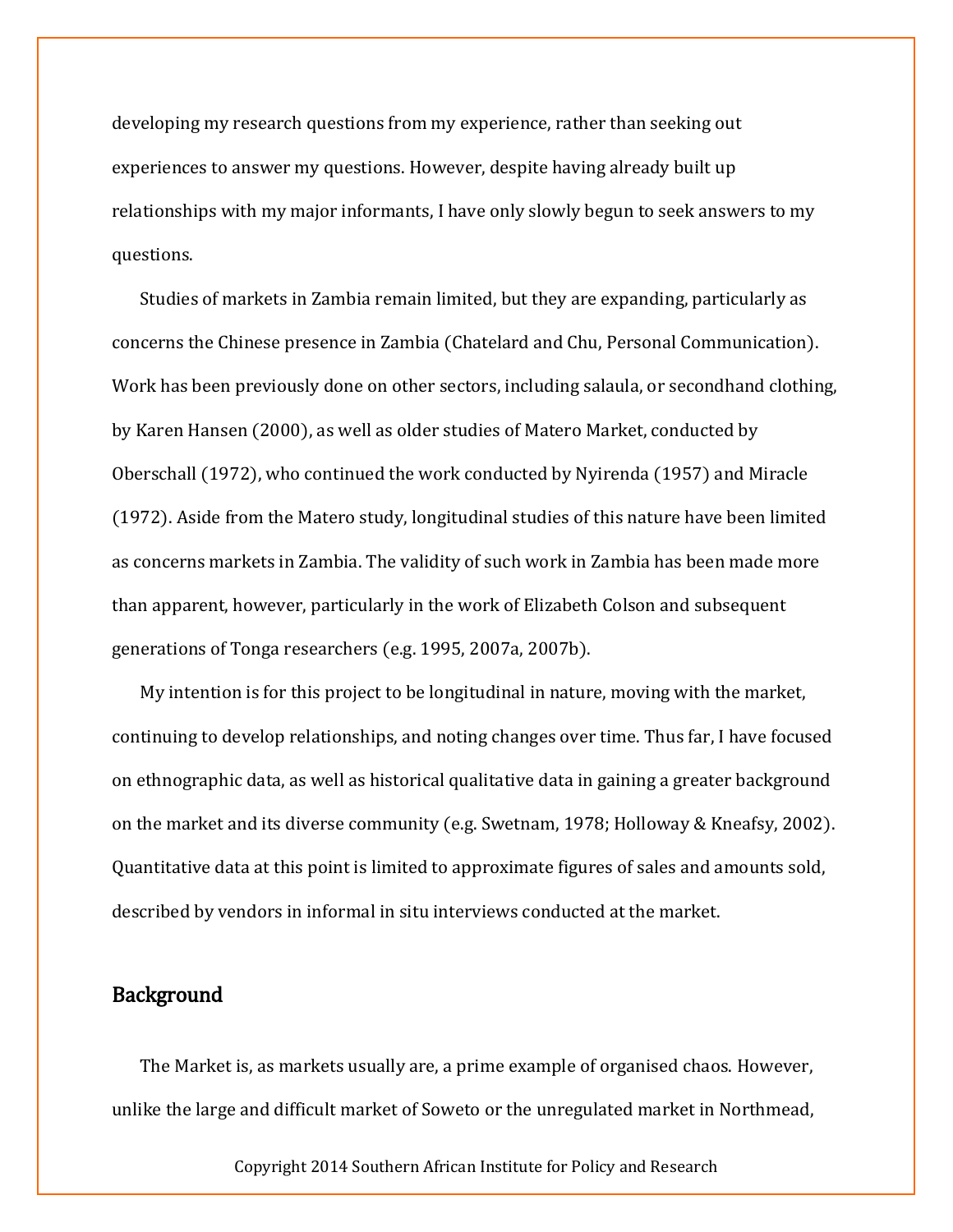Tuesday Market is small, well-managed, and efficient. The market began at the Hindi pavilion, in Kamwala. The "Tuesday Market" was, at its founding, essentially an Indian market, catering to the Hindu and Muslim women who lived, and still do in large part, in Kamwala. From the Hindi Pavilion, the market moved to the YMCA, next door to its current home in St. Peter's Anglican Church, where it moved in 2000. The movement of the market largely reflects issues with Lusaka City Council, and it is in fact set to move again, but negotiations have delayed the process that was supposed to take place this year (Bhatia, Personal Communication).

In 2006, the vendors, who had already been cooperating to make the market such a huge success, decided to form a cooperative association. This association meets regularly, charges annual fees, and regulates both the economic and social controls of the marketplace (Mwale, Personal Communication). What is most interesting is the level to which the regular vendors, particularly those of larger stalls with greater capital investment, seem to care deeply about the market on a much more personal level. Despite the fact they are essentially competition to one another, stall owners have repeatedly expressed their respect and appreciation for fellow vendors, and expressed profusely that "we leave our politics at the door" (Bhatia, Personal Communication). Even on Election Day in 2011, the market remained peaceful, even though many vendors felt strongly about their party affiliation (Bhatia, Personal Communication).

The market itself seems compact and manageable, set-up in the multi-purpose open air pavilion built by St. Peter's to house church events, such as the women's brigade. However, St. Peter's, as many others do in Lusaka, where rentals are high, decided to rent the pavilion to the market for rental income. Each stall at the market is rented for a different daily price,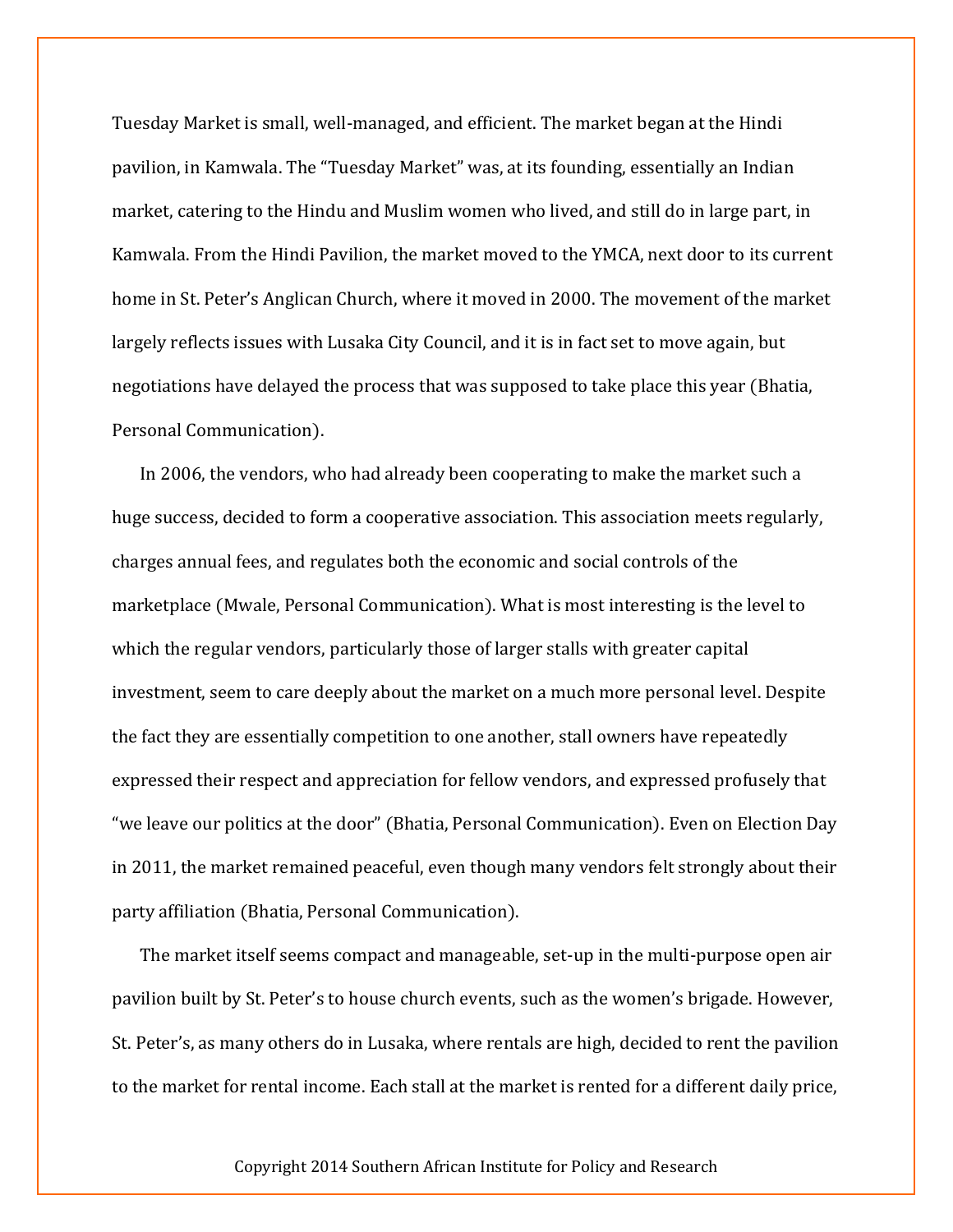in addition to yearly membership fees for the cooperative, ranging from 20 kwacha per day to 65 kwacha per day (approximately US\$4 to US\$13), depending on the size of the stall and the type of goods sold (Mwale, Personal Communication). The cheapest stalls are vegetable stalls, followed by fruit, garden plants, and spices. Outside the pavilion, there are additional stalls selling dried fish, live poultry (including chickens, ducks, and quail), salaula (secondhand clothing), and obviously donated children's goods, such as toys, books, crayons, and tiny toothbrushes. The most popular goods are rice, potatoes, and onions, for which 8-10 tons of each are sold weekly.

# Preliminary Research Findings

What is described below represents my preliminary research findings, after three months of research in the market. These three trends are reflective of the largest socioeconomic changes apparent in the marketplace, and they represent those that are best in helping us also understand the changing nature of trade in Zambia more generally speaking.

#### The Indian Community in Zambia

As the market began amongst the Hindu community of Kamwala, it has always maintained a large Indian presence, particularly in the women, both Hindu and Muslim, who frequent the market. As such, vendors have worked to cater to this community, and there are a number of stalls dedicated to spices, dried fruit and nuts, dried beans and lentils, and other Indian goods, such as acha, imported spice packs, papadoms, and incense. Much work has been done on the Indian community in Zambia (Phiri, 2000; Mfuzi, 2000;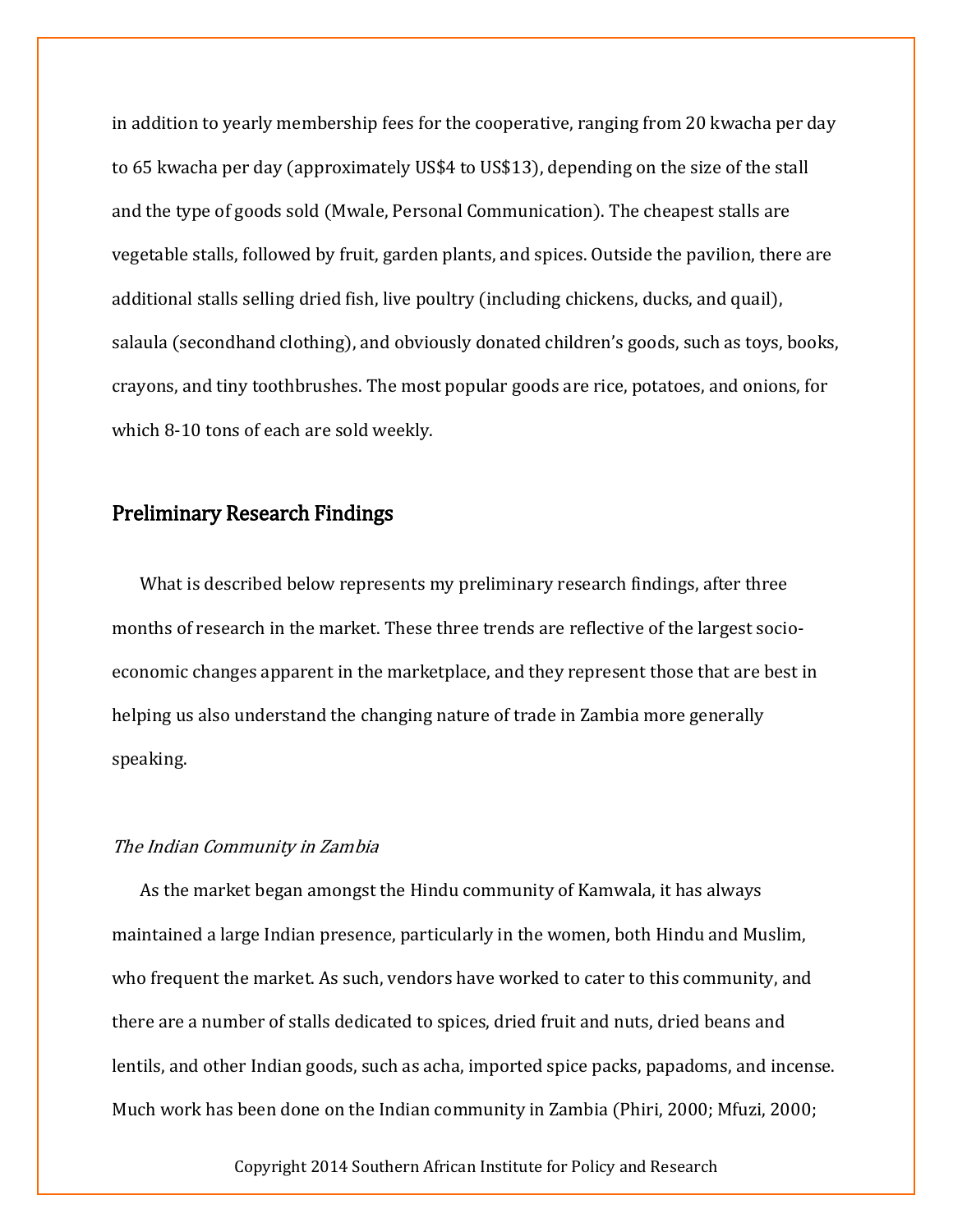Haig, 2013). Yet the Indian community in Zambia has always been dynamic, and changes in that community are reflected in the changing nature of the marketplace, which is why additional studies will continue to remain necessary.

Not all vendors catering to the Indian customer are Indian themselves, but Mukesh Bhatia is an exception. Bhatia came to Zambia in 1989 as a child, and he has been selling at the market since the Kamwala days, for approximately 15 years. Bhatia's family is, like many Indian families in Zambia, involved in a number of enterprises. His family owns and operates the spice and dry goods business (sold exclusively at Tuesday Market), a pharmacy off Cairo Road, a fireworks and children's party toys import business, and a farm. In the beginning, Bhatia simply sent an employee to run his stall at the market, but he now sits there every Tuesday himself, from early in the morning until late in the evening. The concern of theft is high in the market, and most vendors choose to operate their stalls themselves (Bhatia, Personal Communication).

Bhatia's goods come in large part from India, as well as locally, depending on the quality of the product, and price, desired. As Bhatia explained to me, the clientele in the market is so diverse, ranging from the very poor to the embassy community, and everything in between, that vendors must work to cater to as large of a cross-section of the market as possible. For instance, as mentioned above, rice is a particularly large seller in the market. Bhatia keeps several kinds of rice in stock, including Mongu rice locally from Zambia, and other cheaper varieties from Malawi and Tanzania, as well as more expensive rice from Myanmar, Thailand, and Canada, for the portion of his customer base that wants quality short grain basmati rice (Bhatia, Personal Communication).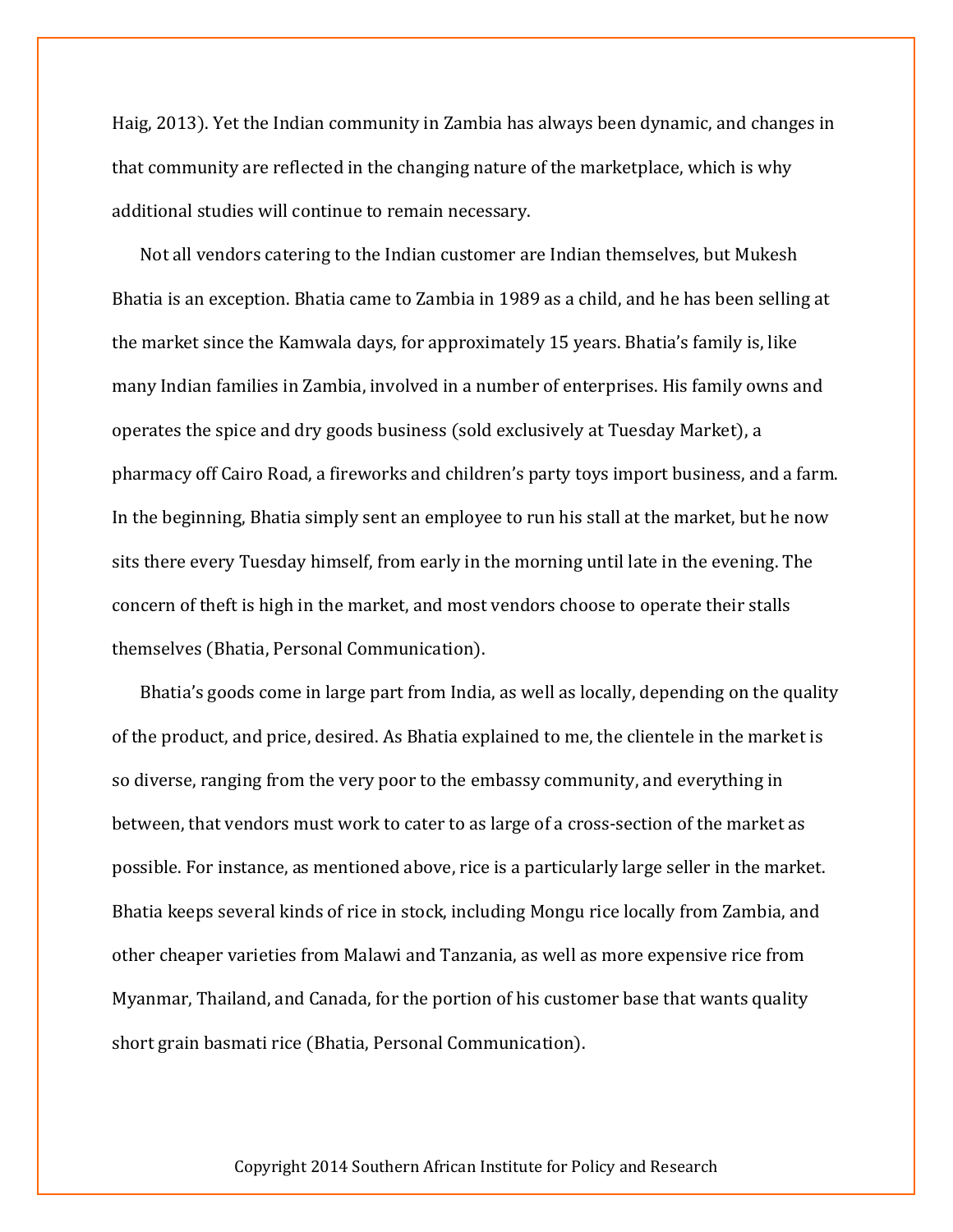As one of the larger vendors at the market, with one of the highest capital needs (spices are by far the most capital intensive product sold in the market), Bhatia is not just running a stall, but rather a large, profitable business. Each week, he turns over between 25,000 and 40,000 kwacha of product (between US\$5-8,000), and he makes a net profit of between 5,000 and 15,000 kwacha, or between US\$1,000 to 3,000. This sort of turnover is significant, and reflects a large, diverse community within Lusaka, as well as a particularly large and well-appointed Indian community, available to buy foodstuffs, with the desire to buy them in the local marketplace, rather than a large shopping mall.

#### The Growing Chinese Presence in Zambia

Despite the continued presence of the Indian community at the market, there is also a growing Chinese presence, met with a variety of emotions from those involved in the market community. Mr. Mwale, the St. Peter's administrator, has attended the church since 2001, before coming out of retirement to work eleven months ago. Previously just a "client" of the market, Mr. Mwale has taken over as the landlord for the market cooperative and has therefore been witness to many changes in the marketplace. In particular, he notes the increasing Chinese presence as changing the look and feel of the market, but he does not feel that is it necessarily a bad thing (Mwale, Personal Communication). He and his colleagues at St. Peters, who do not rely on the market for income, seem to watch the growth of the Chinese presence out of curious amusement, rather than criticism.

However, others, such as Bhatia, are watching the changes in the market closely. Bhatia notes that the market as a whole has grown enormously in the past several years, as much as 40-50 percent in sales, number of customer, and the consequent increase in vendors. He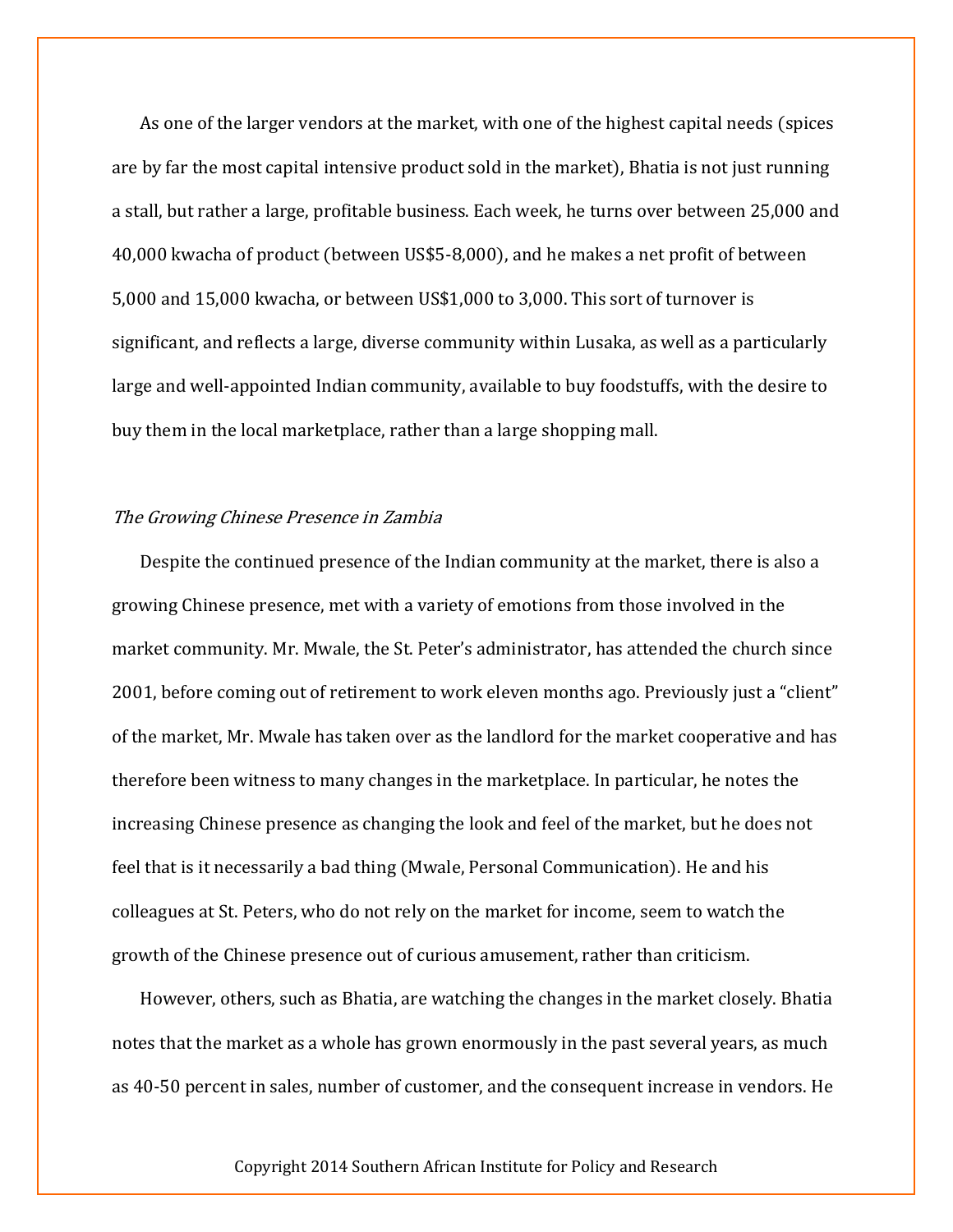observes that this growth has been in the Asian community broadly speaking, including amongst new Indians that have just moved to Zambia, but particularly amongst the Chinese community (Bhatia, Personal Communication).

It was the growth of the Chinese presence in the market that first attracted my attention, as there were, three years ago, no visible Chinese vendors or customers. It appeared from outside observation that the customers came first, and then the market changed to reflect the changing population of clientele. While that is in large part true, there has been a Chinese vendor, a local farmer, who has held the stall next to Bhatia for five years, selling Zambian vegetables from his farm with a Zambian employee to sell the goods (Bhatia, Personal Communication). Yet, while you still do not see him at his stall selling, his goods have changed to cater to the Chinese customers. Other Asian vendors have also come and gone, including a Pilipino woman and a Chinese women, but these have been the exception, rather than the rule.

The scene now is completely different, particularly if you arrive at the market early, before eight in the morning. From five o'clock until eight o'clock the front of the market is a vibrant mini-market of Chinese vendors, Chinese goods, and Chinese customers. Tofu, bok choi, Shitake mushrooms, and other distinctly Chinese products, new to Zambia, are sold en masse, until the run out. To visit the market at lunchtime one would be led to believe that there is only a small Chinese presence in this particular setting, but it is only because the best goods are already gone, and the Chinese who bartered for them working on their farms, home, or cooking at local restaurants. For those early morning hours, to stand amongst the vendors yelling in rough, rural Mandarin, to watch the half dozen kinds of tofu cut and put into bags, and to see men walking around with chickens slung over their back,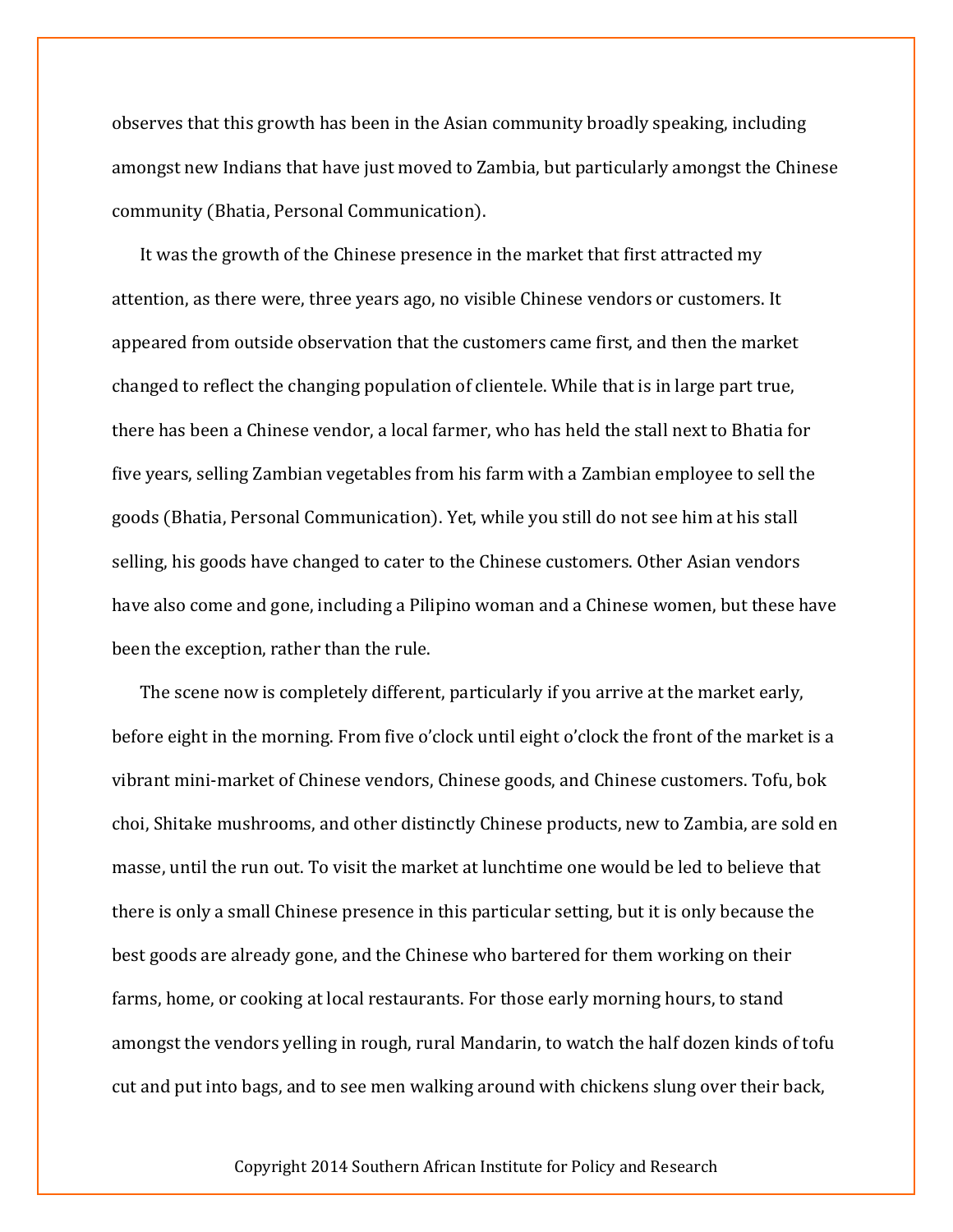you feel as if you have left Zambia and have been transported to China – a truly phenomenal appropriation of a space.

Zambian vendors watch these developments warily, however, as the Chinese vendors represent competition, rather than collaboration. Chinese vendors buy from Chinese farmers, and Chinese customers in large part purchase only these goods. This patronization completely leaves Zambians, including those of Indian origin, out of the market chain. Concern over Chinese competition in Tuesday Market is a microcosm of a larger concern held by many in Zambia over the growing Chinese population throughout the country in all sectors.

#### Entrepreneurship and the Informal Economy

Killian is a young Zambian man who sells spices, beans, and other dried goods in one of the largest stalls in the market. Killian represents the market's greatest example of youth entrepreneurship. Youth entrepreneurship in the urban areas has also been explored by Hansen (2010), particularly in relation to the informal marketplace. However, like Bhatia, Killian exists in the formal marketplace, running a Zambian registered company, which means he also pays the 65 kwacha per week for each of his stalls. Overall though, most of the vendors exist in the informal marketplace, and include mostly poor, urban women who purchase their vegetables each Tuesday directly from farmers or from middlemen in markets like Soweto (e.g. Hansen, 1980).

Killian's dry goods business covers not one, but two stalls at Tuesday Market, and he sells the goods to wholesale to shops during the rest of the week. He employs six other young men full time, including his brother, who operates the second stall. He is a strict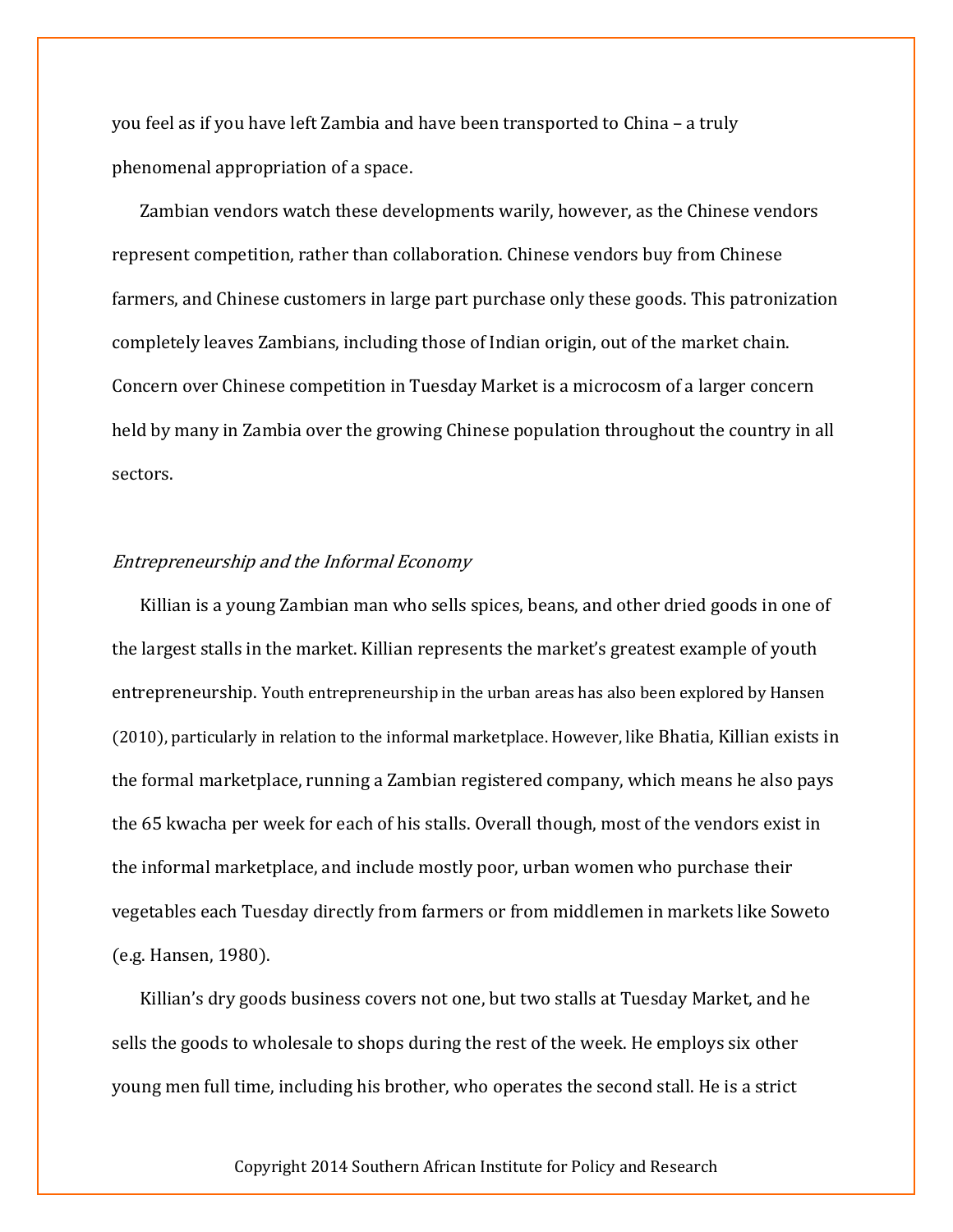employer, constantly watching his staff, including his brother, and keeping copious records of the exact number of kilos that go to the second stall with his portable digital scale. While his stock is large, his other costs remain low, as he keeps his stock at his home and rents a canter truck for 200ZMK (approximately US\$40) each Tuesday to transport the goods to and from the market (Killian, Personal Communication).

Killian has been with the market for several years, since it was at the YMCA, catering in large part to the original Indian customers, who come to him for everything from sultanas to turmeric, and dried lentils to almonds. Unlike Mukesh, his goods come almost solely from South Africa. He acknowledges that goods can be easier and cheaper when purchased from Dar es Salaam, but that he believes the goods to be of higher quality when purchased in South Africa (Killian, Personal Communication).

For entrepreneurs like Killian, a greater capital investment means being able to sell a variety of high cost goods that appeal to a broad market. The further away the value chain of goods, the higher the initial capital necessary. Along these lines, stall prices reflect not only the size of the stall, but the origin of the goods. Spices and other dried goods - also do to their long shelf-life - come from as far away as Southeast Asia. Fruits generally come from South Africa and include apples, pears, and naartjies, as well as local fruits such as pineapple and papaya. And by the far the largest segment of the vendor population sell local vegetables, a population which consists of almost entirely poor, urban women, all existing in the informal marketplace.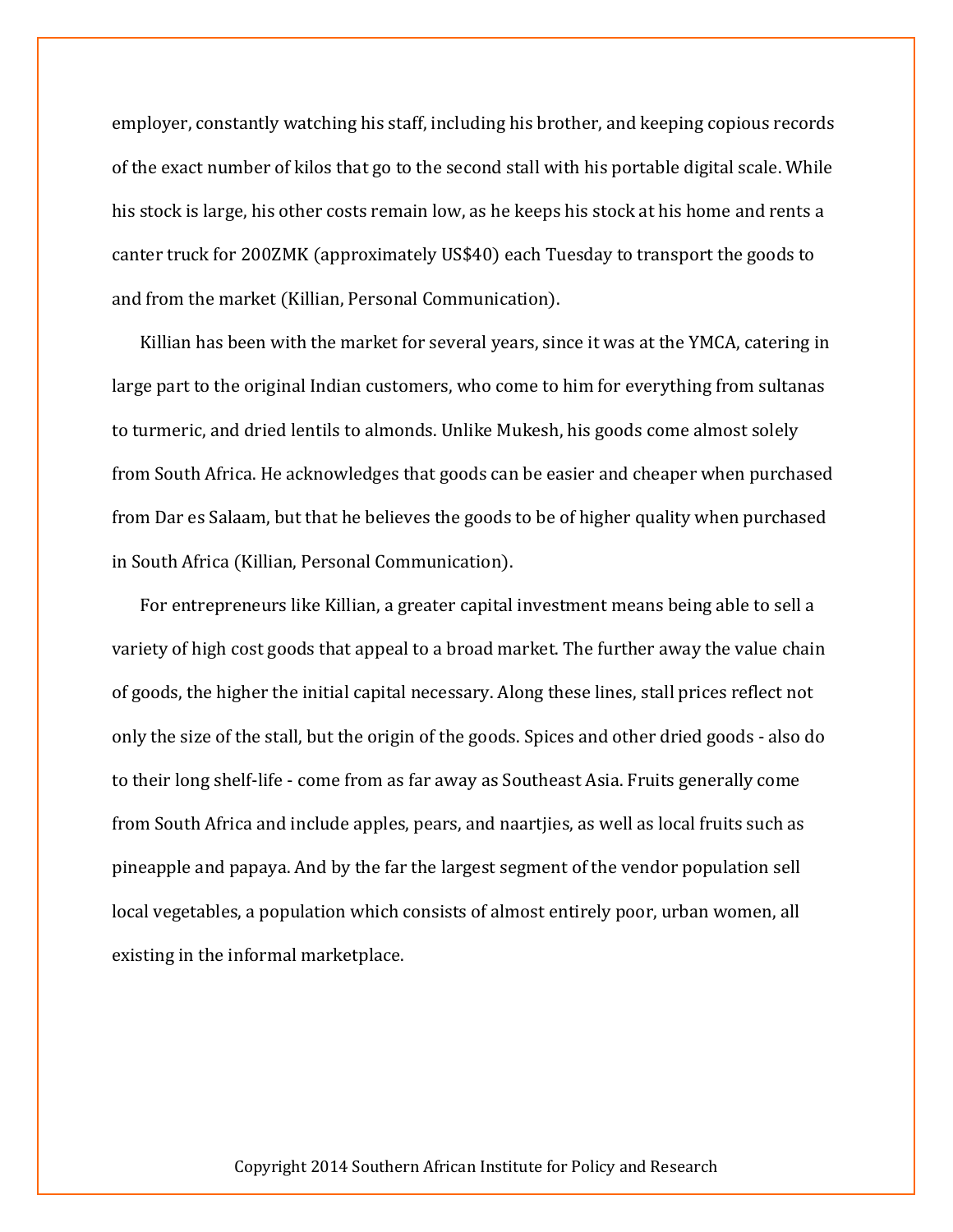# **Conclusions**

Despite the limited period of study on Tuesday Market thus far, the socio-economic trends and changes that it reflects are very clearly defined. Social and economic change in Zambia, particularly in an urban area such as Lusaka, is immediately and directly reflected in consumption patterns, perhaps more quickly than in any other area. A market such as Tuesday Market exists as an easily studied microcosm of these broader consumption patterns. From an Indian market to an increasingly Chinese one, and one that reflects the increasingly global nature of Zambian trade in goods, the market touches on key issues related to migration, cultural adaptation and interpretation, globalization, entrepreneurship, competition, poverty, and even food security.

A longer term study of the market will allow each of these areas to be studied in greater depth, through the continuation of narrative ethnographic research, as well as quantitative and qualitative expansions. My next steps are to first develop stronger relationships with Chinese farmers, vendors, and consumers, who, because of the nature of the marketplace and their perceived role in it, have thus far only maintained relationships with me at a very superficial level. I would also like to speak further to the Indian consumers, particularly those who have frequented the market through its different locales over the years. Further qualitative work also remains to be done amongst the vendors who exist in the informal marketplace, and the following-up of the value chains of the goods they sell, which largely come from local production. Finally, I also intend to expand the study quantitatively, by comparing the ethnicity of vendors/consumers over time (ie: surveys taken twice per year) and obtaining more accurate records of the total gross and net profit of vendors each Tuesday.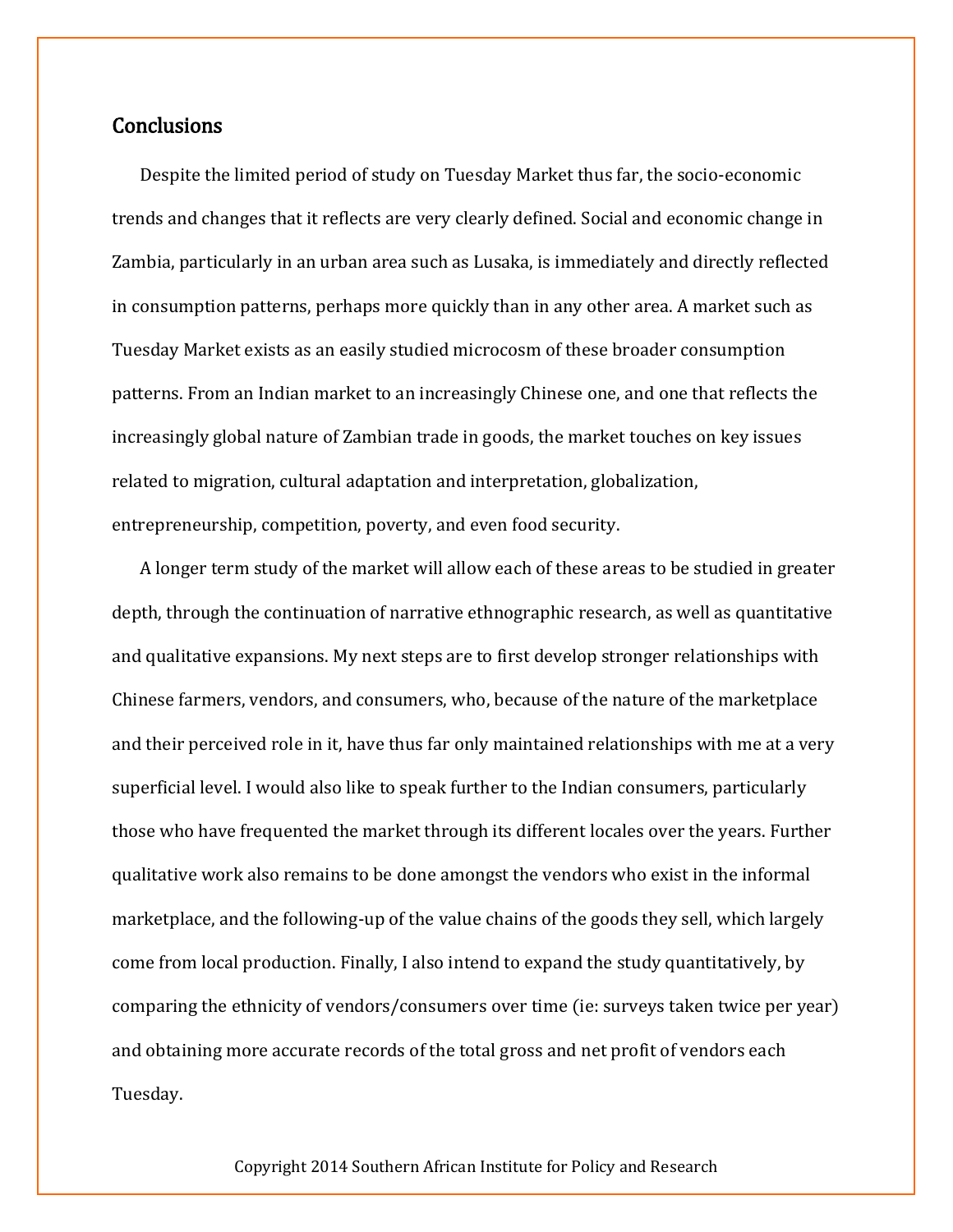# References

- Clark, Sam, Elizabeth Colson, James Lee, and Thayer Scudder. 1995. "Ten Thousand Tonga: A Longitudinal Anthropological Study from Southern Zambia, 1956– 1991". Population Studies 49 (1):91-109.
- Cliggett, Lisa, Elizabeth Colson, Rodrick Hay, Thayer Scudder, and Jon Unruh. 2007a. "Chronic Uncertainty and Momentary Opportunity: A Half Century of Adaptation among Zambia's Gwembe Tonga". Human Ecology. 35 (1): 19-31.
- Colson, Elizabeth. 2007b. Tonga Religious Life in the Twentieth Century. Oxford: Bookworld Publishers.
- Glennie, Paul D., and Nigel J. Thrift. 1993. "Modern Consumption: Theorising Commodities and Consumers". Environment and Planning D. Society and Space. 11:603-606.
- Haig, Joan. 2013. "The Hindu Minority in Lusaka, Zambia: Three Challenges of Ethnographic Research". SAGE Cases in Methodology.
- Hansen, Karen Tranberg. 1980. "The Urban Informal Sector as a Development Issue: Poor Women and Work in Lusaka, Zambia". Urban Anthropology 9:199-225.
- Hansen, Karen Tranberg. 2000. Salaula: The World of Secondhand Clothing and Zambia. Chicago: University of Chicago Press.
- Hansen, Karen Tranberg. 2010. "Changing Youth Dynamics in Lusaka's Informal Economy in the Context of Economic Liberalization". African Studies Quarterly 11 (2/3).
- Hichaambwa, Munguzwe, and David Tschirley. 2006. "Zambia Horticultural Rapid Appraisal: Understanding the Domestic Value Chains of Fresh Fruit and Vegetables". Working Paper No. 17. Food Security Research Project, Lusaka, Zambia.
- Holloway, Lewis, and Moya Kneafsy. 2002. "Reading from the Space of the Farmer's Market: A Case Study from the United Kingdom". Sociologia Ruralis 40 (3):285-299.
- Jackson, Peter. 1983. "Principles and Problems of Participant Observation". Geografiska Annaler. Series B, Human Geography 65 (1):39-46.
- James, Jeffrey. 1992. *Consumption and Development*. New York: St. Martin's Press.
- Jenkins, Timothy. 1994. "Fieldwork and the Perception of Everyday Life". Man, 29 (2):433-455.
- Jules-Rosette, Bennetta. 1979. "Alternative Urban Adaptations: Zambian Cottage Industries as Sources of Social and Economic Innovations". Human Organization 18 (3):389- 408.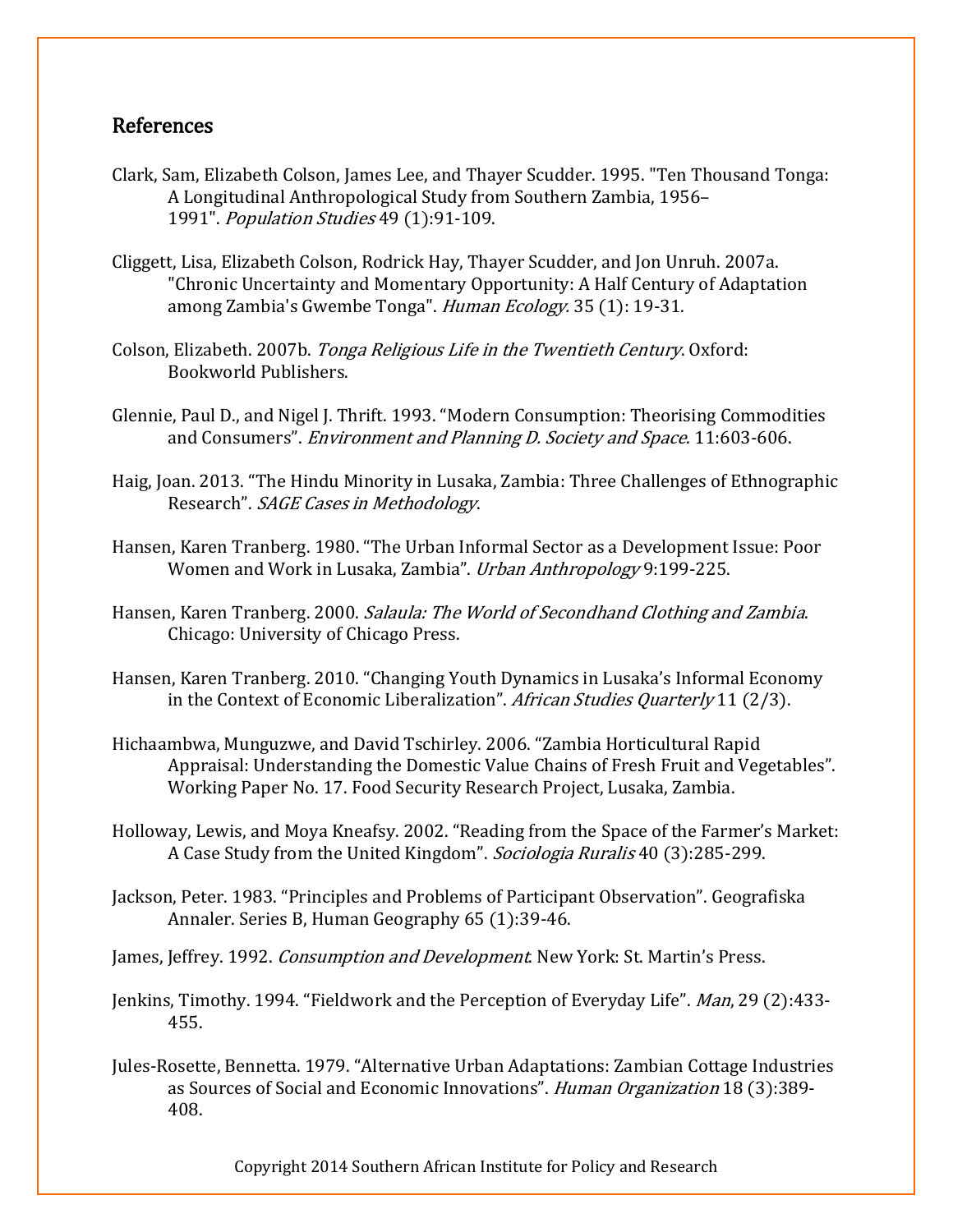- Mfuzi, Friday. 2000. "Indian Traders in Livingstone". M.A. Dissertation, University of Zambia.
- Miracle, Marvin. 1972. "Apparent Changes in the Structure of Africa Commerce: Lusaka, 1954-1959". The Northern Rhodesia Journal 5 (2):170-175.
- Nyirenda, A. A. 1957. "African Market Vendors in Lusaka". The Rhodes Livingstone Journal 22:31-63.
- Oberschall, Anthony. "Lusaka Market Vendors: Then and Now". Urban Anthropology 1 (1):107-123.

Phiri, Biseck J. 2000. A History of Indians in Eastern Province in Zambia. Lusaka.

- Swetnam, John J. 1978. "Interaction Between Urban and Rural Residents in a Guatemalan Marketplace". Urban Anthropology 7 (2):137-153.
- Tedlock, Barbara. 1991. "From Participant Observation to the Observation of Participation: The Emergence of Narrative Ethnography". Journal of Anthropological Research 47 (1):69-94.
- Tschirley, David, and Munguzwe Hichaambwa. 2010. "The Structure and Behavior of Vegetable Markets Serving Lusaka: Main Report". Working Paper No. 46. Food Security Research Project, Lusaka, Zambia.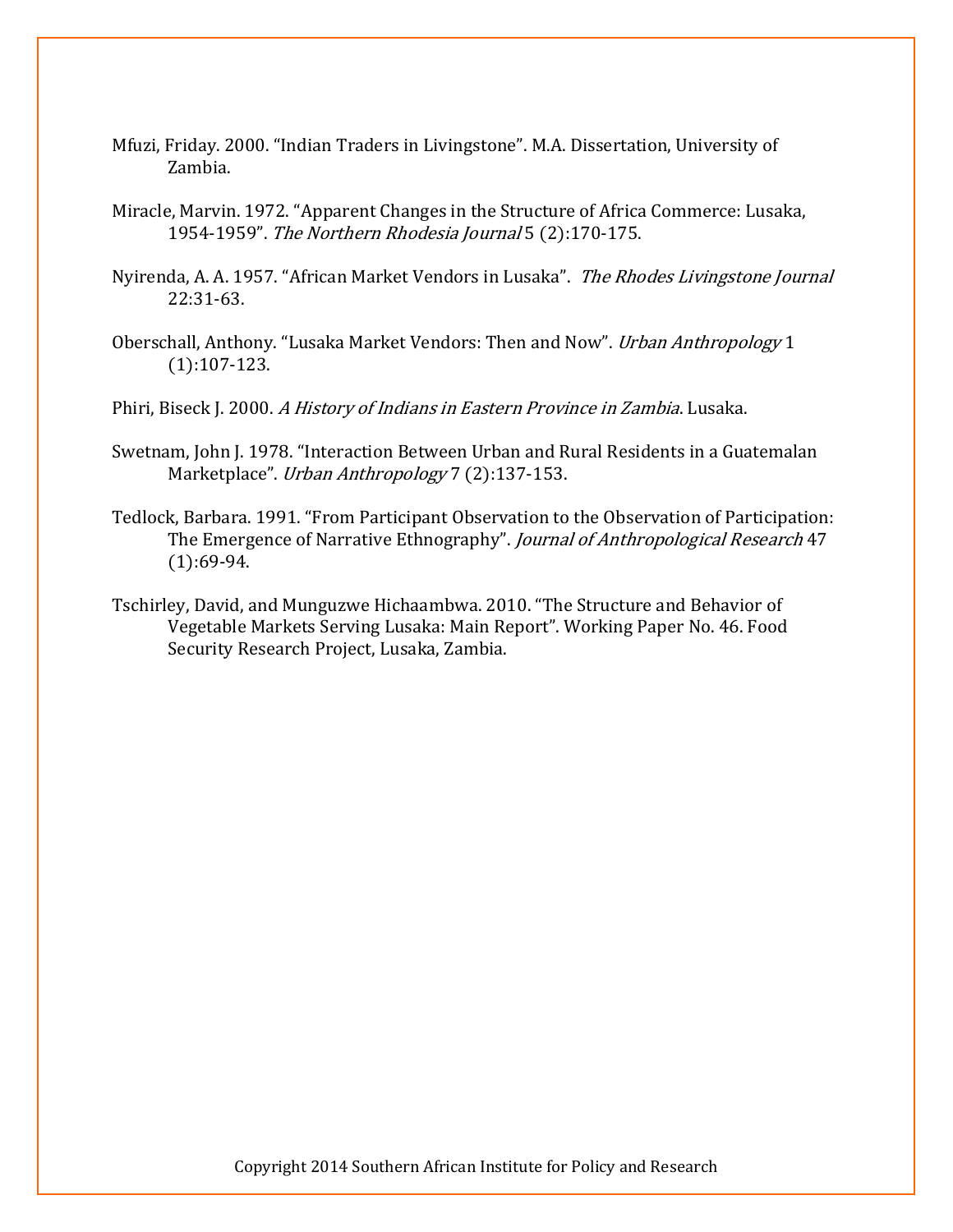# Appendix A